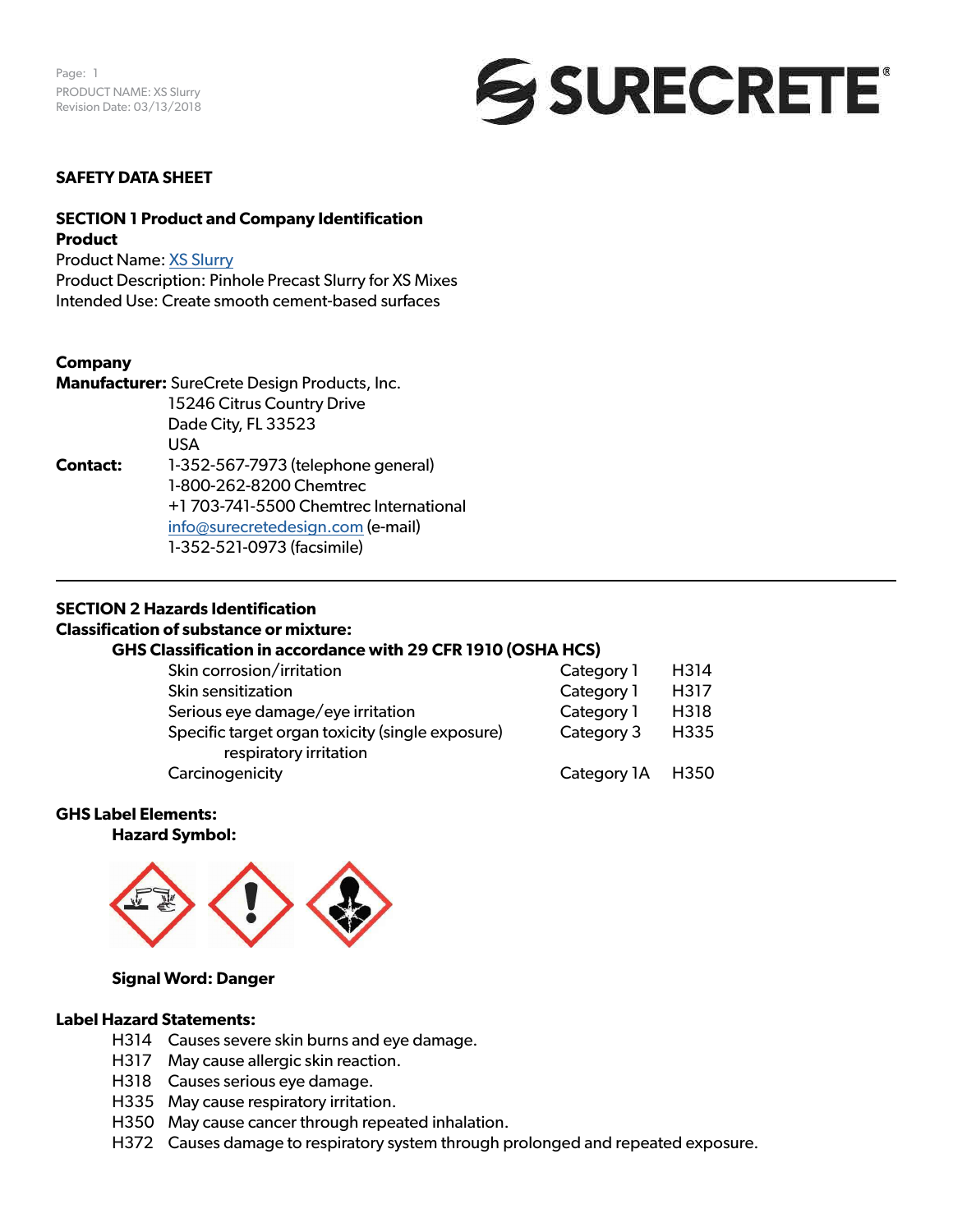Page: 2 PRODUCT NAME: XS Slurry Revision Date: 03/13/2018

# SURECRETE®

#### **Label Precautionary Statements:**

| P <sub>20</sub> 1 | Obtain special instructions before use.                                                                                                                                        |
|-------------------|--------------------------------------------------------------------------------------------------------------------------------------------------------------------------------|
| P202              | Do not handle until all safety precautions have been read and understood.                                                                                                      |
| P <sub>260</sub>  | Do not breathe dust.                                                                                                                                                           |
| P264              | Wash thoroughly after handling this product.                                                                                                                                   |
| P270              | Do not eat, drink or smoke while handling this product.                                                                                                                        |
| P <sub>271</sub>  | Use only outdoors or in a well ventilated area.                                                                                                                                |
| P280              | Wear eye protection, protective clothing, protective gloves.                                                                                                                   |
| P284              | Wear respiratory protection.                                                                                                                                                   |
|                   | P301+330+331 IF SWALLOWED Rinse mouth. DO NOT induce vomiting. Immediately call poison<br>center/physician.                                                                    |
|                   | P303+361+353 IF ON SKIN (or hair) Immediately take off all contaminated clothing. Rinse skin with<br>water/shower. Immediately call poison center/physician. Wash contaminated |
|                   | clothing before reuse.                                                                                                                                                         |
| P304+P340         | IF INHALED Remove victim to fresh air and in a position comfortable for<br>breathing.                                                                                          |
| P342+P313         | If experiencing respiratory symptoms: Get medical attention.                                                                                                                   |
|                   | P305+P351+P338 IF IN EYES Rinse cautiously with water for several minutes. Remove contact lenses if<br>present and easy to do - continue rinsing.                              |
| P337+P310         | If eye irritation persists: Immediately call a POISON CENTER/doctor.                                                                                                           |
| $P333+313$        | If skin irritation or a rash occurs: Get medical attention.                                                                                                                    |
| P363              | Wash contaminated clothing before reuse.                                                                                                                                       |
| P <sub>50</sub> 1 | Dispose of contents/container to an approved waste disposal plant.                                                                                                             |
|                   |                                                                                                                                                                                |

**Other hazards which do not result in classification or are not covered by the GHS:** May form combustible dust concentrations in the air.

# **Hazard Ratings**

|             | health | flammability | reactivity |
|-------------|--------|--------------|------------|
| <b>HMIS</b> |        |              |            |
| <b>NFPA</b> |        |              |            |

# **SECTION 3 Composition / Information on Ingredients**

This material is regulated as a mixture

| Ingredient                    | CAS#                      | EC#       | % (by weight) |
|-------------------------------|---------------------------|-----------|---------------|
| <b>Hazardous</b>              |                           |           |               |
| <b>Portland Cement type 1</b> | 65997-15-1                | ND.       | $<$ 35%       |
| Crystalline silica quartz     | 14808-60-7                | <b>ND</b> | $<$ 34%       |
| Calcium Oxide                 | 1305-78-8                 | <b>ND</b> | $<$ 2%        |
| <b>Non hazardous</b>          |                           |           |               |
| ÷.                            | Trade secret<br>$\ddotsc$ | $\cdots$  | $<$ 44%       |

The exact percentage (concentration) of composition has been withheld as a trade secret.

# **SECTION 4 First Aid Measures**

**Eye Contact:** Get medical attention immediately. Call a poison center or physician. Immediately flush eyes with plenty of water, occasionally lifting the upper and lower eyelids. Check for and remove any contact lenses. Continue to rinse for at least 20 minutes. Chemical burns must be treated promptly by a physician.

**Skin Contact:** Get medical attention immediately. Heavy exposure to portland cement dust, wet concrete or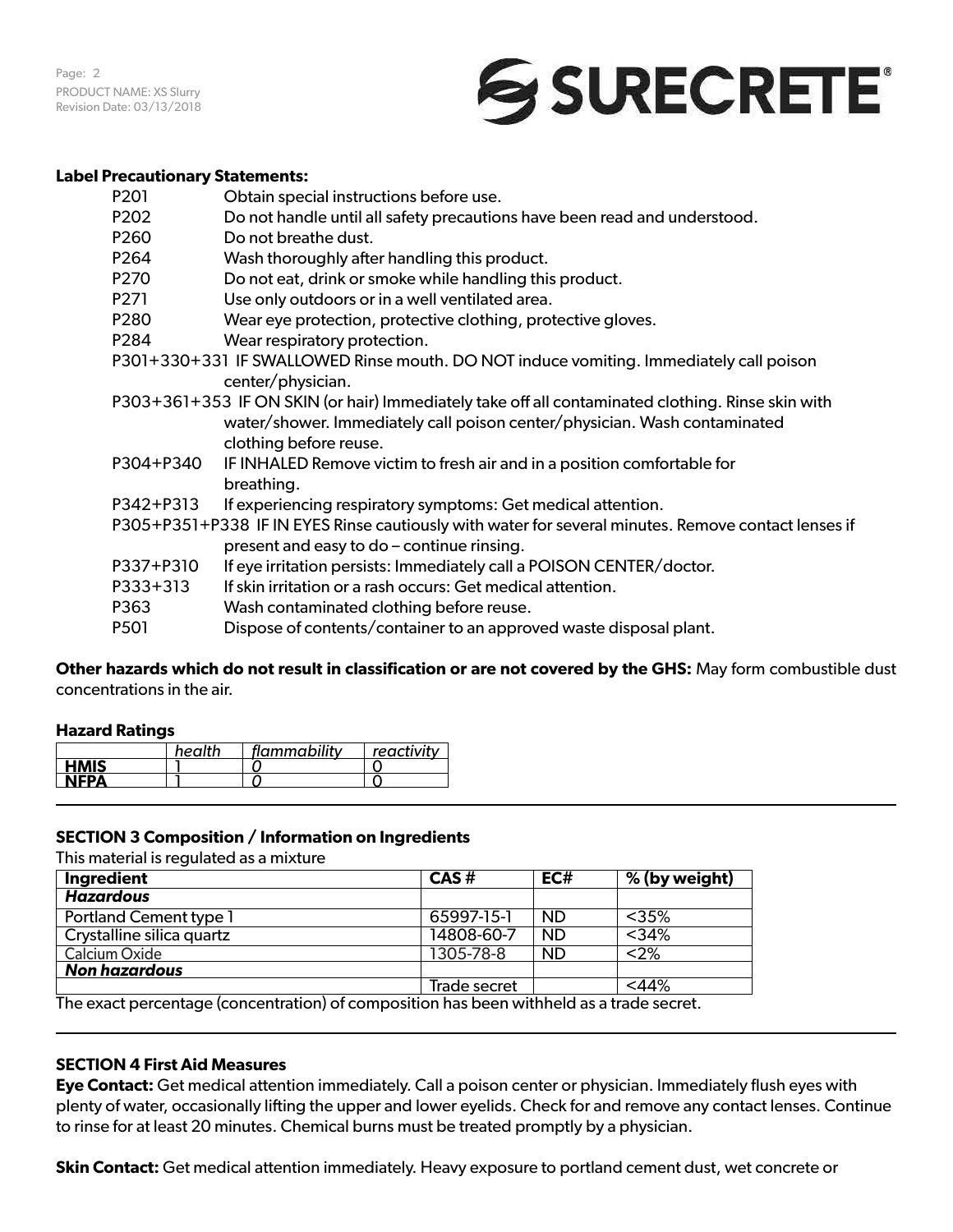Page: 3 PRODUCT NAME: XS Slurry Revision Date: 03/13/2018



associated water requires prompt attention. Quickly remove contaminated clothing, shoes, and leather goods such as watchbands and belts. Quickly and gently blot or brush away excess portland cement. Immediately wash thoroughly with luke-warm, gently flowing water and non-abrasive pH neutral soap. Seek medical attention for rashes, burns, irritation, dermatitis and prolonged unprotected exposures to wet cement, cement mixtures or liquids from wet cement. Burns should be treated as caustic burns. Portland cement causes skin burns with little warning. Discomfort or pain cannot be relied upon to alert a person to a serious injury. You may not feel pain or the severity of the burn until hours after the exposure. Chemical burns must be treated promptly by a physician. In the event of any complaints or symptoms, avoid further exposure.

**Inhalation:** Seek medical help if coughing or other symptoms persist. Inhalation of large amounts of portland cement requires immediate medical attention. Call a poison center or physician. Remove victim to fresh air and keep at rest in a position comfortable for breathing. If the individual is not breathing, if breathing is irregular or if respiratory arrest occurs, provide artificial respiration or oxygen by trained personnel. It may be dangerous to the person providing aid to give mouth-to-mouth resuscitation. If unconscious, place in recovery position and get medical attention immediately. Maintain an open airway.

**Ingestion:** Get medical attention immediately. Call a poison center or physician. Have victim rinse mouth thoroughly with water. DO NOT INDUCE VOMITING unless directed to do so by medical personnel. Remove victim to fresh air and keep at rest in a position comfortable for breathing. If material has been swallowed and the exposed person is conscious, give small quantities of water to drink. Have victim drink 60 to 240 mL (2 to 8 oz.) of water. Stop giving water if the exposed person feels sick as vomiting may be dangerous. If vomiting occurs, the head should be kept low so that vomit does not enter the lungs. Chemical burns must be treated promptly by a physician. Never give anything by mouth to an unconscious person. If unconscious, place in recovery position and get medical attention immediately. Maintain an open airway.

# **Most important symptoms and effects, both acute and delayed:**

**Eye contact:** causes serious eye damage. **Inhalation:** may cause respiratory irritation. **Skin contact:** causes severe burns. May cause an allergic skin reaction. **Ingestion:** may cause burns to mouth, throat and stomach.

# **Over-exposure signs/symptoms:**

**Eye contact:** pain, watering and redness. **Inhalation:** respiratory tract irritation and coughing. **Skin contact:** pain or irritation, redness and blistering may occur, skin burns, ulceration and necrosis may occur. **Ingestion:** stomach pains.

#### **Potential chronic health effects:**

Long-term exposure to high concentrations of crystalline silica quartz may cause cancer. Long-term exposure to high concentrations of dust containing iron oxide can cause a benign condition termed "pulmonary siderosis." This condition is not associated with any physical impairment of lung function.

**Note to physician:** Treat symptomatically. Contact poison treatment specialist immediately if large quantities have been ingested or inhaled.

# **SECTION 5 Fire Fighting Measures**

**Extinguishing Media:** Water spray, alcohol resistant foam, Dry Chemical or CO<sub>2</sub> appropriate for surrounding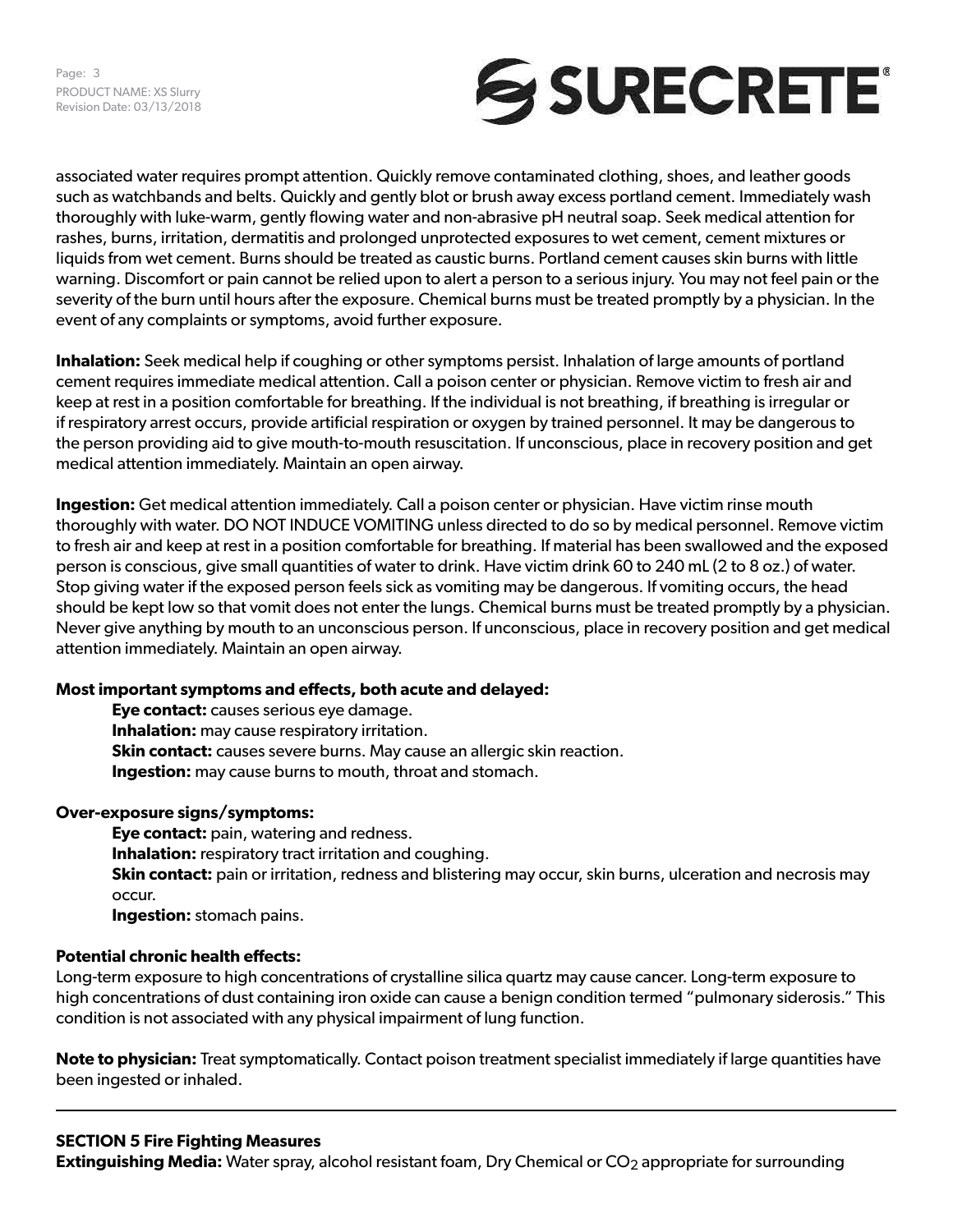

materials.

**Special Hazards:** Burning produces noxious and toxic fumes. Oxides of carbon.

**Unusual Fire and Explosion Hazard:** Dust may form explosive mixture with air. Electrostatic charging is possible.

**Advice for firefighters:** Wear self-contained breathing apparatus for firefighting if necessary.

**Further information:** Use water spray to cool unopened containers.

#### **SECTION 6 Accidental Release Measures**

**Personal precautions:** Avoid dust generation. Eliminate all sources of ignition. Keep unnecessary and unprotected personnel away from spill. Do not touch or walk through spilled material. Put on appropriate protective equipment.

**Environmental precautions:** Avoid dispersal of spilled material and runoff from contact with soil, waterways, drains and sewers.

**Methods for clean-up:** Dry spills may be scooped up. Attempt to prevent dry product (dust) from becoming airborne. Wet product may be scraped up and placed in appropriate disposal containers. Allow wet product to dry before disposal. Do not flush down drains.

#### **SECTION 7 Handling and Storage**

**Handling:** Avoid contact with eyes, skin, and clothing. Promptly remove dusty clothing or clothing that has become wet with the mixed product. Launder clothing before reuse. Wash thoroughly after exposure to product. Avoid formation of dust - dust may form explosive mixture with air. Avoid dust deposit, remove dust regularly. Take precautionary measures against electrostatic charging. Keep away from open flames, heat and sparks.

**Conditions of safe storage, including any incompatibilities:** Store product in a cool, dry, ventilated area. Prevent against physical damage and moisture. Normal temperatures and pressures do not affect the material. Wet portland cement is alkaline. As such it is incompatible with acids, ammonium salts and aluminum metal. Wet portland cement can cause severe chemical burns; do not get inside clothing, boots, shoes, or gloves.

| <b>Component</b>           |            | <b>Value / Source</b>                                            |                                     |                  |  |
|----------------------------|------------|------------------------------------------------------------------|-------------------------------------|------------------|--|
| Portland cement            | TLV        | $1 \,\mathrm{mg/m^3}$ (respirable fraction)                      | No data available                   | <b>ACGIH</b>     |  |
| 65997-15-1                 |            | 8 h                                                              |                                     |                  |  |
| <b>Portland cement</b>     | <b>REL</b> | $5 \,\mathrm{mg/m^3}$ (respirable fraction)                      | $10 \,\mathrm{mg/m^3}$ (total dust) | <b>NIOSH</b>     |  |
| 65997-15-1                 |            | 10 h                                                             | 10h                                 |                  |  |
| Portland cement            | <b>TWA</b> | $5 \,\mathrm{mg/m^3}$ (respirable fraction)                      | $15 \,\mathrm{mg/m^3}$ (total dust) | <b>OSHA PEL</b>  |  |
| 65997-15-1                 |            | 8 h                                                              | 8 h                                 |                  |  |
| Crystalline Silica, quartz | <b>TWA</b> | .05 mg/m <sup>3</sup> (respirable fraction)                      | No data available                   | <b>NIOSH REL</b> |  |
| 14808-60-7                 |            | 10 h                                                             |                                     |                  |  |
| Crystalline Silica, quartz | <b>TWA</b> | .025 mg/m <sup>3</sup> (respirable fraction)   No data available |                                     | <b>ACGIHTLV</b>  |  |
| 14808-60-7                 |            | 8 h                                                              |                                     |                  |  |

#### **SECTION 8 Exposure Control / Personal Protection Exposure limit values:**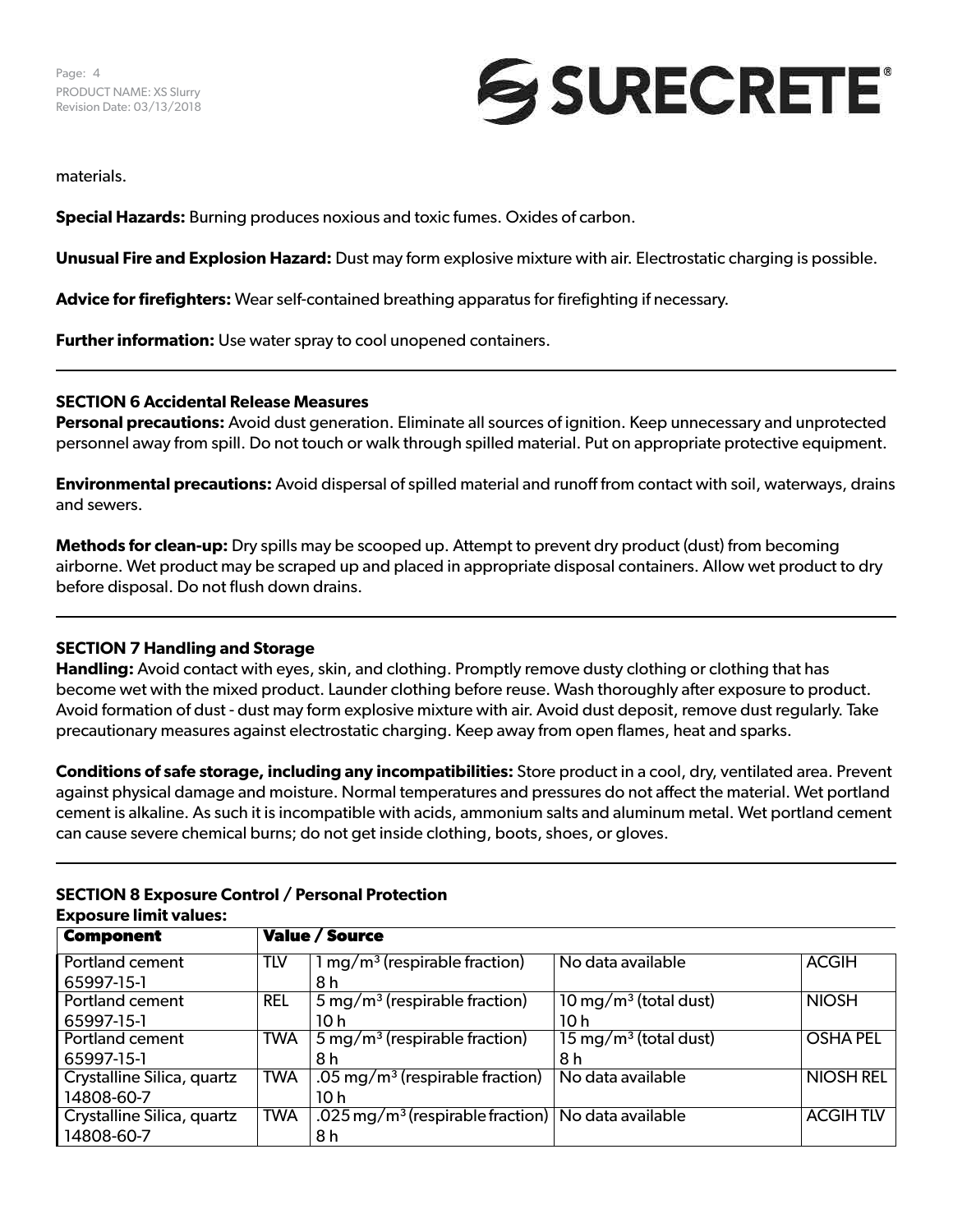# SURECRETE®

| Crystalline Silica, quartz | <b>TWA</b> | 10 mg/m <sup>3</sup> divided by $%SiO2 + 2$ | $30 \,\mathrm{mg/m^3}$ divided by %SiO <sub>2</sub> + 2 | <b>OSHA PEL</b>  |
|----------------------------|------------|---------------------------------------------|---------------------------------------------------------|------------------|
| 14808-60-7                 |            | (respirable fraction)                       | (total dust)                                            |                  |
| Calcium Oxide              | <b>TWA</b> | $2 \,\mathrm{mg/m^3}$                       | No data available                                       | <b>ACGIHTLV</b>  |
| 1305-78-8                  |            | 8 h                                         |                                                         |                  |
| Calcium Oxide              | <b>TWA</b> | $2 \,\mathrm{mg/m^3}$                       | No data available                                       | <b>NIOSH REL</b> |
| 1305-78-8                  |            | 10 <sub>h</sub>                             |                                                         |                  |
| Calcium Oxide              | <b>TWA</b> | $5 \,\mathrm{mg/m^3}$                       | No data available                                       | <b>OSHA PEL</b>  |
| 1305-78-8                  |            | 8h                                          |                                                         |                  |
| Limestone                  | <b>TWA</b> | $5 \,\mathrm{mg/m^3}$ (respirable fraction) | $10 \,\mathrm{mg/m^3}$ (total dust)                     | <b>NIOSH REL</b> |
| 1317-65-3                  |            | 10 <sub>h</sub>                             | 10 <sub>h</sub>                                         |                  |
| Limestone                  | <b>TWA</b> | $5 \,\mathrm{mg/m^3}$ (respirable fraction) | $15 \,\mathrm{mg/m^3}$ (total dust)                     | <b>OSHA PEL</b>  |
| 1317-65-3                  |            | 8h                                          | 8h                                                      |                  |
| Magnesium Oxide            | <b>TWA</b> | 10 mg/m <sup>3</sup> (respirable fraction)  | No data available                                       | <b>ACGIHTLV</b>  |
| 1309-48-4                  |            | 8 h                                         |                                                         |                  |
| <b>Magnesium Oxide</b>     | <b>TWA</b> | No data available                           | $15 \,\mathrm{mg/m^3}$ (total dust)                     | <b>OSHA PEL</b>  |
| 1309-48-4                  |            |                                             | 8 h                                                     |                  |
| Gypsum                     | <b>TWA</b> | 10 mg/m <sup>3</sup> (respirable fraction)  | No data available                                       | <b>ACGIHTLV</b>  |
| 13397-24-5                 |            | 8 h                                         |                                                         |                  |
| Gypsum                     | <b>TWA</b> | $5 \,\mathrm{mg/m^3}$ (respirable fraction) | $10 \,\mathrm{mg/m^3}$ (total dust)                     | <b>NIOSH REL</b> |
| 13397-24-5                 |            | 8h                                          | 8h                                                      |                  |
| Gypsum                     | <b>TWA</b> | $5 \,\mathrm{mg/m^3}$ (respirable fraction) | $15 \,\mathrm{mg/m^3}$ (total dust)                     | <b>OSHA PEL</b>  |
| 13397-24-5                 |            | 8 h                                         | 8 h                                                     |                  |
| Kaolin                     | <b>PEL</b> | $15 \,\mathrm{mg/m^3}$ (inhalable dust)     | $5 \,\mathrm{mg/m^3}$ (respirable dust)                 | <b>OSHA</b>      |
| 1332-58-7                  |            |                                             |                                                         |                  |
| Kaolin                     | <b>TWA</b> | $2 \,\mathrm{mg/m^3}$ (respirable dust)     | No data available                                       | <b>ACGIH</b>     |
| 1332-58-7                  |            |                                             |                                                         |                  |

# **Exposure Controls**

*Appropriate engineering controls:* Use mechanical ventilation (dilution and local exhaust) to control exposure within applicable limits. Avoid actions that cause dust to become airborne.

# **Personal Protective Equipment**

*Eye/face protection:* To prevent eye contact, wear safety glasses with side shields, safety goggles or face shields when handling dust or wet cement. Wearing contact lenses when working with cement is not recommended.

*Skin protection:* Wear impervious clothing to eliminate skin contact. Where needed wear boots that are impervious to water to eliminate foot and ankle exposure. If clothing becomes saturated with wet concrete it should be removed and replaced with dry clothing. Wear impervious gloves to eliminate skin contact. Do not rely on barrier creams. Periodically wash areas contacted by wet cement or its dry ingredients with pH neutral soap and water. Wash again at the end of work.

*Respiratory protection:* If engineering controls do not maintain airborne contaminant concentrations at a level which is adequate to protect worker health, an approved respirator may be appropriate. Respirator selection, use and maintenance must be accordance with regulatory requirements.

*Hygiene Measures:* Handle in accordance with good industrial hygiene and safety practice. Clean water should always be readily available for skin and (emergency) eye washing. Periodically wash areas contacted by portland cement with a pH neutral soap and clean, uncontaminated water. If clothing becomes saturated with portland cement, garments should be removed and replaced with clean, dry clothing.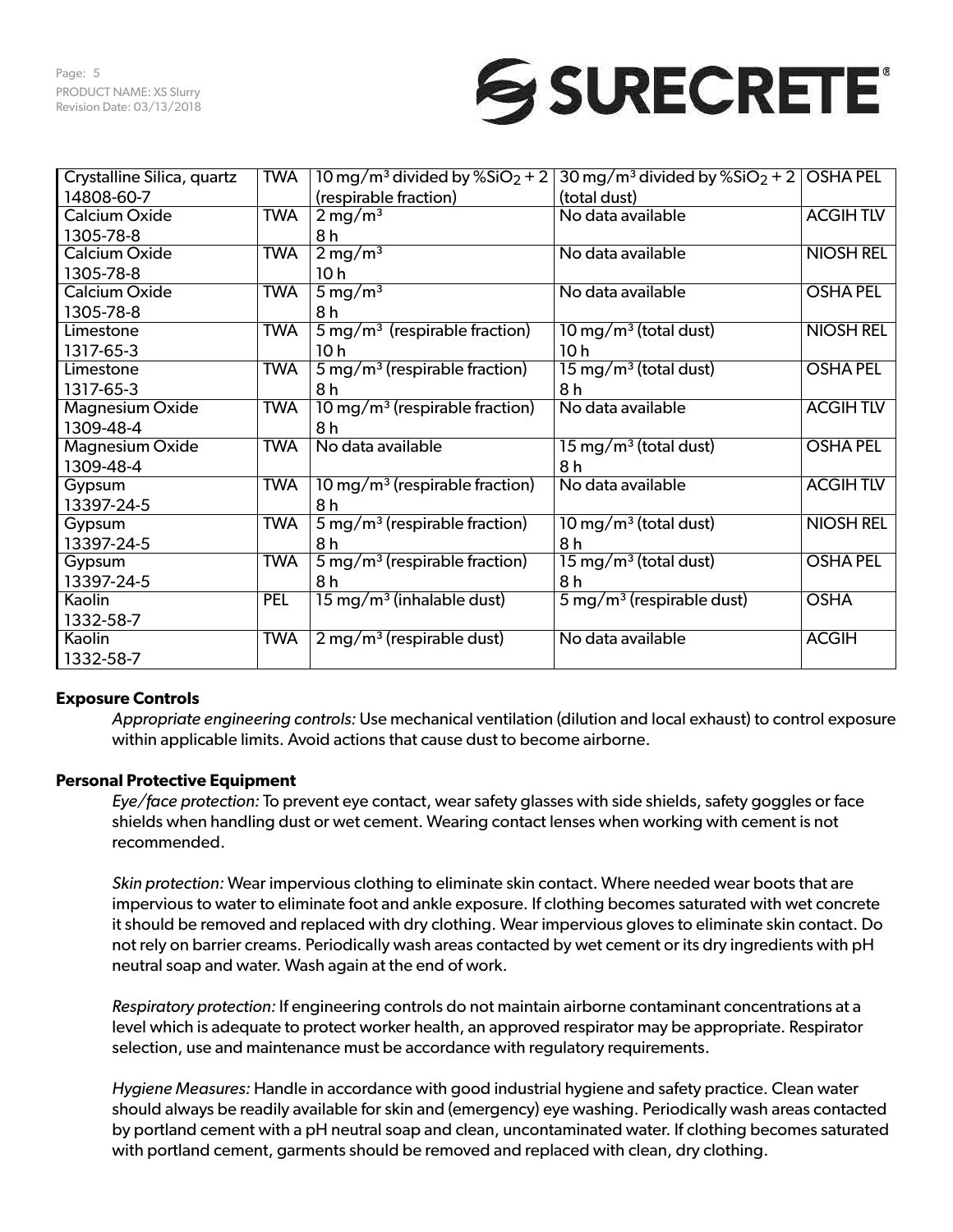

**Control of environmental exposure:** Prevent further leakage or spillage if safe to do so. Do not let product enter drains or waterways. Discharge into the environment must be avoided.

**Potential environmental effects:** Not considered to be harmful to aquatic life.

# **SECTION 9 Physical and Chemical Properties**

#### **General**

Physical state: powder Color: varies by selection Odor: no distinct odor Odor Threshold: Not available

# **Safety Data**

pH in water: >11.5 Melting point: Not available Boiling point: Not available Flash point: Not available Freeze Point: Not available Evaporation rate: Not applicable Vapor pressure (mm Hg.): Not applicable Water solubility: 0.1 - 1% Vapor density (air  $= 1$ ): Not applicable Relative density: 2.65

# **SECTION 10 Stability and Reactivity**

**Reactivity:** Reacts slowly with water forming hydrated compounds, releasing heat and producing a strong alkaline solution until reaction is substantially complete.

**Chemical stability:** Stable under normal storage conditions.

**Possibility of Hazardous reactions:** None under normal conditions of storage and use.

**Conditions to avoid:** No specific data.

**Incompatible materials:** Oxidizing materials, acids, aluminum and ammonium salt. Portland cement is highly alkaline and will react with acids to produce a violent, heat-generating reaction. Toxic gases or vapors may be given off depending on the acid involved. Reacts with acids, aluminum metals and ammonium salts. Aluminum powder and other alkali and alkaline earth elements will react in wet mortar or concrete, liberating hydrogen gas. Limestone ignites on contact with fluorine and is incompatible with acids, alum, ammonium salts, and magnesium. Silica reacts violently with powerful oxidizing agents such as fluorine, boron trifluoride, chlorine trifluoride, manganese trifluoride, and oxygen difluoride yielding possible fire and/or explosions. Silicates dissolve readily in hydrofluoric acid producing a corrosive gas — silicon tetrafluoride.

**Hazardous decomposition products:** Under normal conditions of storage and use, hazardous decomposition products should not be produced.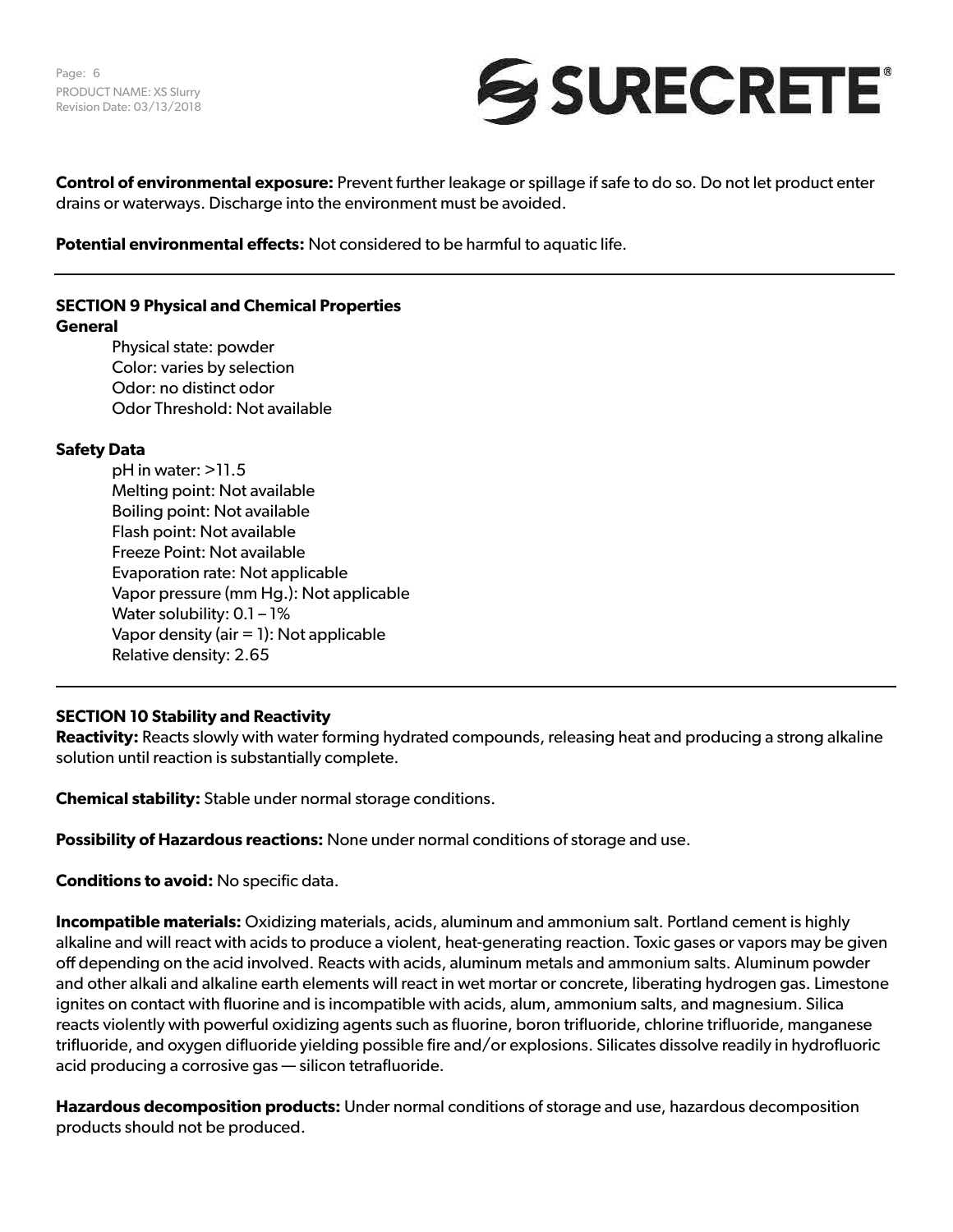

# **SECTION 11 Toxicological Information**

#### **Component Information**

| <b>Chemical Name</b>                         | Oral LD50            | <b>Inhalation LC50</b> |
|----------------------------------------------|----------------------|------------------------|
| Crystalline Silica, quartz<br>14808-60-7     | 500 mg/kg (Rat)      | No data available      |
| Limestone<br>1317-65-3                       | 6450 mg/kg (Rat)     | No data available      |
| Copolymer of vinyl ace-<br>tate and ethylene | $>$ 2000 mg/kg (Rat) | No data available      |

# **Acute Toxicity**

| <b>Route of Exposure</b> | <b>Conclusion / Remarks</b>                                                                                                                                   |
|--------------------------|---------------------------------------------------------------------------------------------------------------------------------------------------------------|
| <i>Inhalation</i>        | Contains > 0.1% crystalline silica which can be absorbed into the body by inhalation and<br>may have effects on the lungs, resulting in fibrosis (silicosis). |
| Ingestion                | May cause burns to mouth, throat and stomach.                                                                                                                 |
| <b>Skin</b>              | Dries skin and mucous membranes.                                                                                                                              |
| Eye                      | Slightly irritating, not classified.                                                                                                                          |

**Sensitization:** Does not cause sensitization.

**Mutagenicity:** No data available.

**Carcinogenicity:** This product contains greater than 0.1% crystalline silica which is listed as a Group 1 carcinogen by IARC, a known carcinogen by NTP, OSHA and as A2 suspected human carcinogen by ACGIH. Based upon all available study results, DuPont scientists conclude that titanium dioxide will not cause lung cancer or chronic respiratory diseases in humans at concentrations experienced in the workplace.

**Reproductive toxicity:** No data available.

**Specific target organ toxicity- single exposure:** None.

**Specific target organ toxicity- repeated exposure:** Crystalline silica, quartz targets respiratory tract and kidneys (Category 1).

# **Aspiration Hazard:** No data available.

| <u>v=v::v:: := =wv:vg:wd: ::::v:::::w::</u><br>  Chemical Name | <b>CAS No</b> | Fish<br><b>LC50</b>                                 | Algae/aquatic plants EC50 | <b>Crustacea EC50</b> |
|----------------------------------------------------------------|---------------|-----------------------------------------------------|---------------------------|-----------------------|
| Calcium Oxide                                                  | 1305-78-8     | Oreochromis niloticus<br>100 mg/L (chronic<br>NOEC) | No data available         | ' No data available   |

# **SECTION 12 Ecological Information**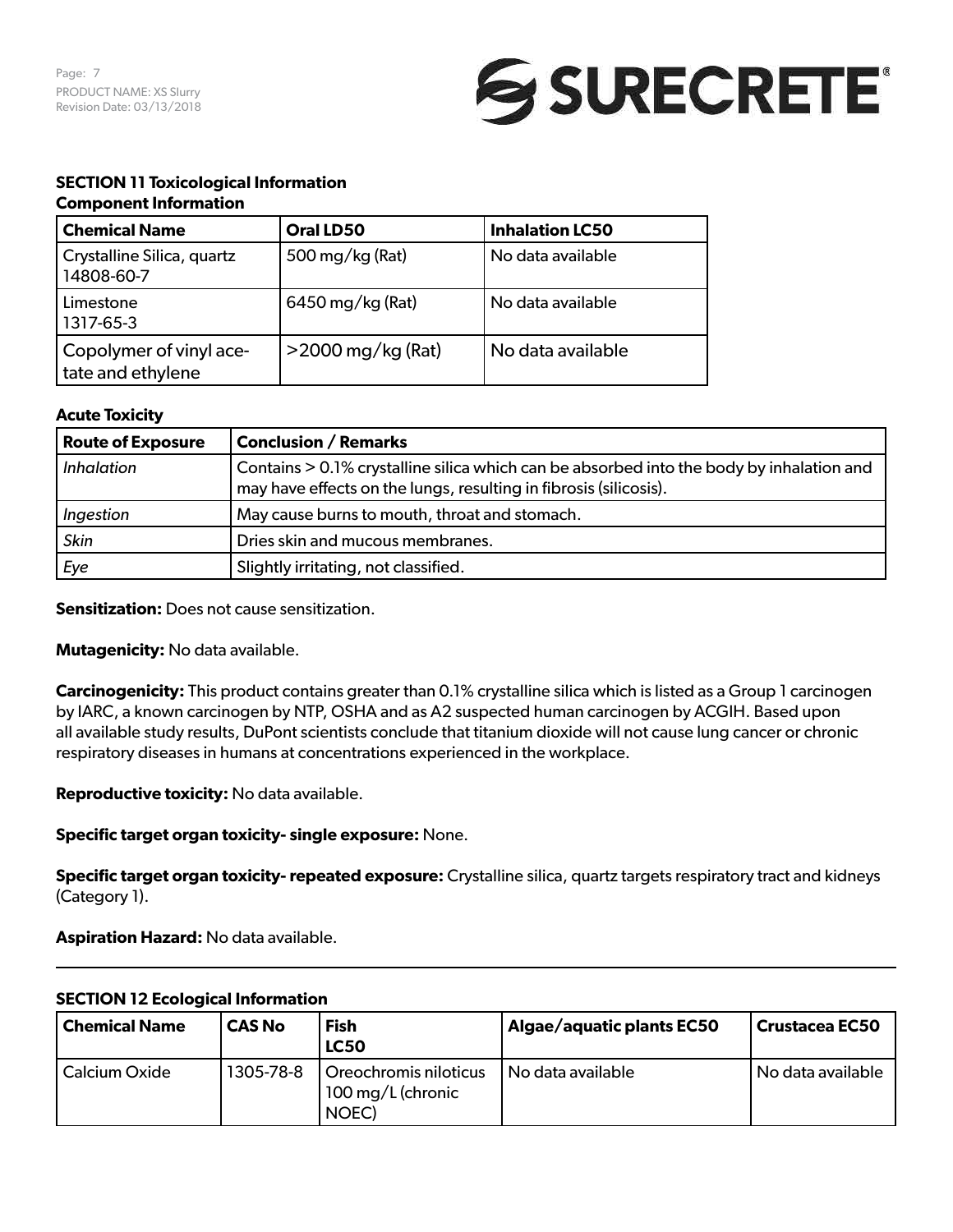

| Copolymer of vinyl | Cyprinus carpio | Sludge                  | No data avail- |
|--------------------|-----------------|-------------------------|----------------|
| acetate and eth-   | $>100$ mg/L     | $>1000 \,\mathrm{mg/L}$ | able           |
| ylene              | 96 h            | 0.5h                    |                |

**Persistence and degradability:** No data available.

**Bio accumulative potential:** None

**Mobility in soil:** No data available.

**Other adverse effects:** No data available.

# **SECTION 13 Disposal Considerations**

**Methods of disposal:** Dispose of contents/container in accordance with local/regional/national/international regulations.

#### **Section 14 Transport Information**

**IDOT:** This product is not regulated for transport. **ARD/RID:** This product is not regulated for transport. **IMDG:** This product is not regulated for transport. **IATA:** This product is not regulated for transport.

# **SECTION 15 Regulatory Information**

**US federal regulations:** This product is hazardous according to OSHA 29 CFR 1910.1200. All components are on the U.S. EPA TSCA Inventory List.

**TSCA Section 12(b) Export Notification (40 CFR 707, Subpt. D):** Not regulated.

**OSHA Specifically Regulated Substances (29 CFR 1910.1001-1050):** Crystalline Silica, quartz (impurity) (CAS 14808-60-7) Cancer.

**CERCLA Hazardous Substance List (40 CFR 302.4):** Not listed

**Superfund Amendments and Reauthorization Act of 1986 (SARA) Hazard Categories:** None

**SARA 302 Extremely hazardous substance:** Not listed.

# **SARA 311/312 Hazardous chemical:** Not listed.

Immediate (acute) health hazard Delayed (chronic) health hazard

# **SARA 313 (TRI reporting):**

Chromium, ion (Cr6+) CAS 8540-29-9 <0.1%

Lead (organic and inorganic) <0.1%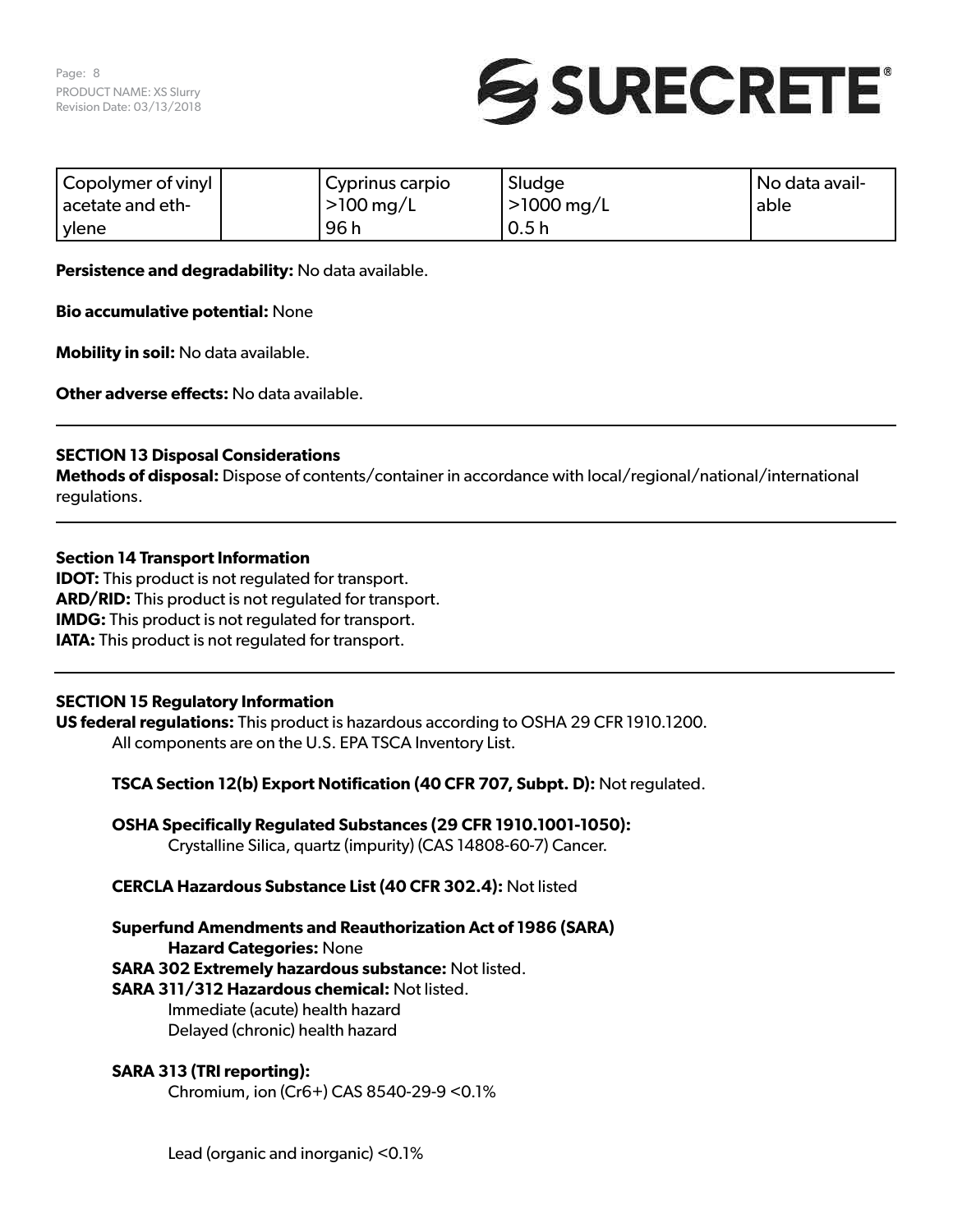Page: 9 PRODUCT NAME: XS Slurry Revision Date: 03/13/2018



Nickel Compounds <0.1%

# **Clean Air Act (CAA) Section 112 Hazardous Air Pollutants (HAPs) List:**

**CAS No. Chemical Upper limit wt. %**  108-05-4 Vinyl acetate <0.003 75-07-0 Acetaldehyde <0.002 141-78-6 Ethyl acetate <0.015 79-06-1 Acrylamide <0.001 67-56-1 Methanol <0.0025 50-00-0 Formaldehyde <0.001

# **Clean Air Act (CAA) Section 112(r) Accidental Release Prevention (40 CFR 68.130):** Not regulated.

**Clean Water Act (CWA) Section 112(r) (40 CFR68.130):** Not regulated. **Clean Water Act (CWA) 307:** Chromium, ion (Cr6+) **Safe Drinking Water Act (SDWA):** Not regulated.

#### **US state regulations**

#### **US. Massachusetts RTK - Substance List:**

Portland cement (CAS 65997-15-1) Limestone (CAS 1317-65-3) Kaolin (CAS 1332-58-7)

#### **US. New Jersey Worker and Community Right-to-Know Act:**

Portland cement (CAS 65997-15-1) Limestone (CAS 1317-65-3) Gypsum (CAS 13397-24-5)

#### **US. Pennsylvania Worker and Community Right-to-Know Law:**

Portland cement (CAS 65997-15-1) Limestone (CAS 1317-65-3) Kaolin (CAS 1332-58-7) Gypsum (CAS 13397-24-5)

# **US. California Proposition 65:**

Acetaldehyde (CAS 75-07-0) Acrylamide (CAS 79-06-1) Titanium dioxide (CAS 13463-67-7) Crystalline silica quartz (CAS 14808-60-7) Formaldehyde (CAS 50-00-0) Methanol (CAS 67-56-1)

#### **International lists:**

Canadian Domestic Substances List (DSL): Portland cement is included on the DSL. Mexico Inventory (INSQ): All components are listed or exempted.